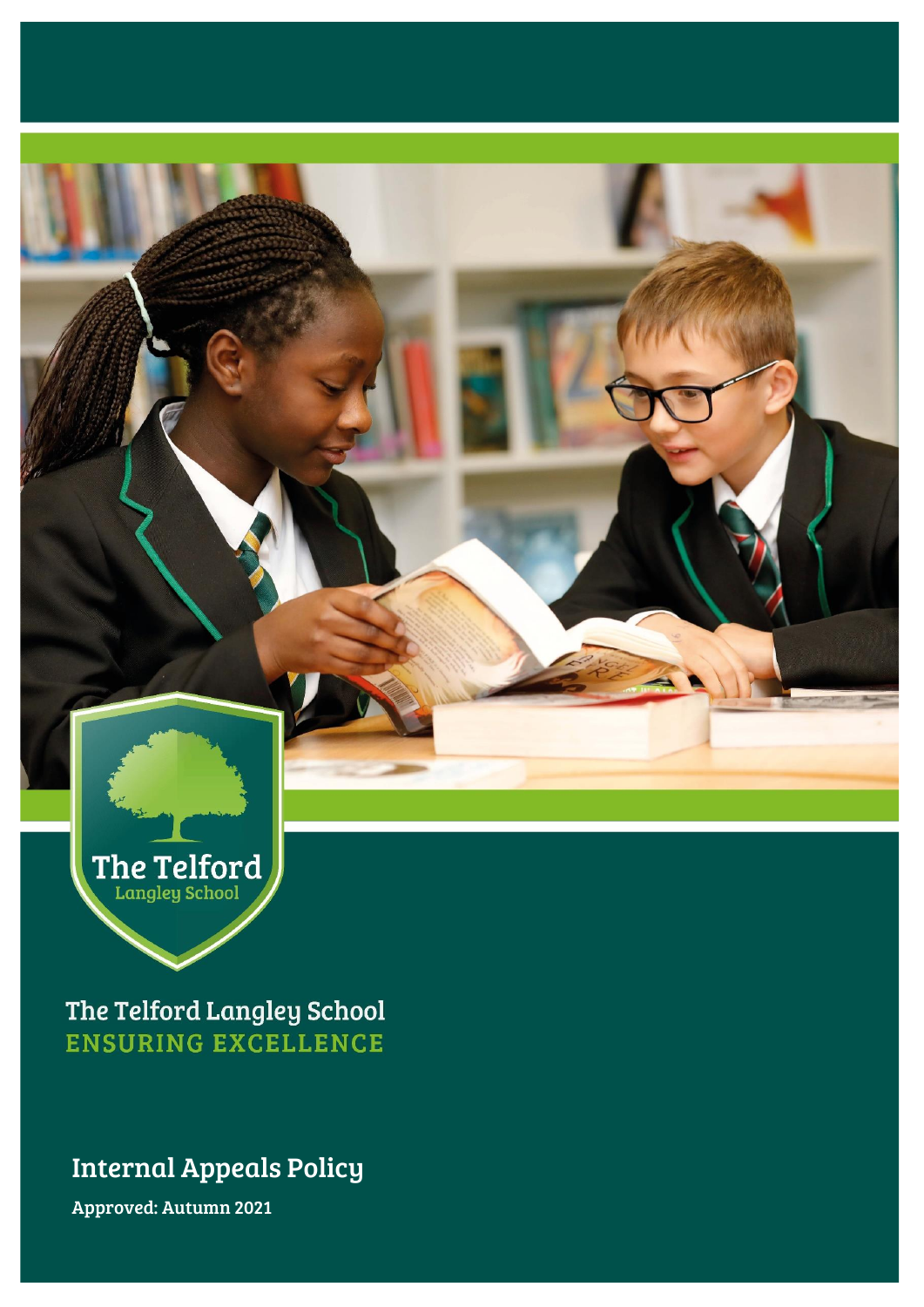# **Internal Appeals Policy**

| <b>Policy Name:</b>                   | Internal Appeals Policy            |
|---------------------------------------|------------------------------------|
| <b>Policy Owner:</b>                  | Mr Paul Hewitt, Deputy Headteacher |
| <b>Last Reviewed:</b>                 | Autumn 2021                        |
| <b>Policy Approved \ Ratified by:</b> | <b>School Standards Committee</b>  |
| <b>Term Policy Approved:</b>          | Autumn 2021                        |
| <b>Next Review Due:</b>               | Autumn 2022                        |
| <b>Document Version:</b>              | 4.0                                |

### **Contents**

|    | 1. Appeals against internal assessment decisions (centre assessed marks)3                   |  |
|----|---------------------------------------------------------------------------------------------|--|
| 2. | Appeals against the Centre's decision not to support a clerical check, a review of marking, |  |
|    |                                                                                             |  |
|    |                                                                                             |  |
|    |                                                                                             |  |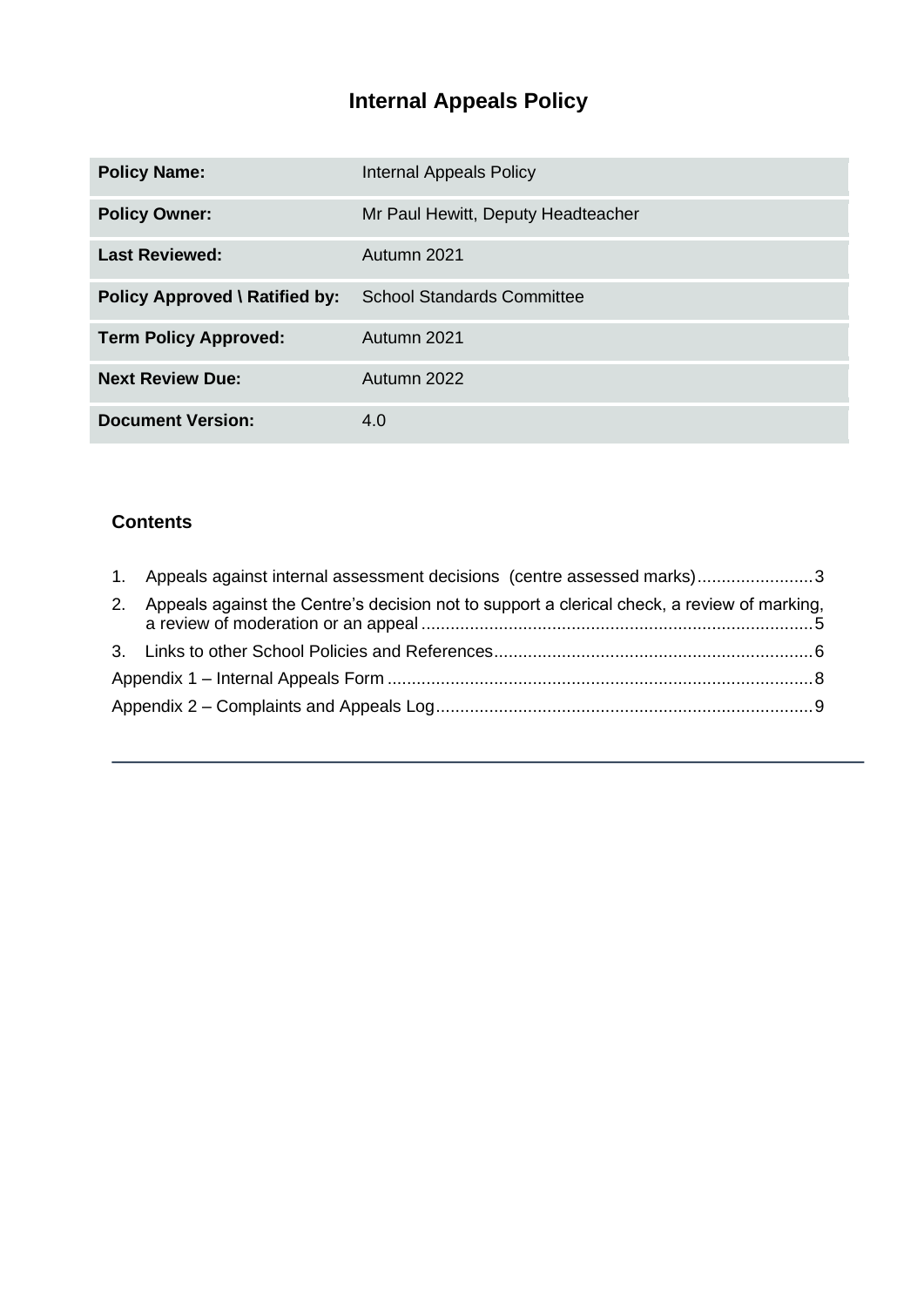### <span id="page-2-0"></span>**1. Appeals against internal assessment decisions (centre assessed marks)**

Certain GCSE, GCE and other qualifications contain components of non-examination assessment (or units of coursework) which are internally assessed (marked) by The Telford Langley School and internally standardised. The marks awarded (the internal assessment decisions) which contribute to the final grade of the qualification are then submitted by the deadline set by the awarding body for external moderation.

This procedure confirms The Telford Langley School's compliance with JCQ's General Regulations for Approved Centres 2021-2022 (section 5.7) that the centre will:

- have in place and be available for inspection purposes, a written internal appeals procedure relating to internal assessment decisions and to ensure that details of this procedure are communicated, made widely available and accessible to all candidates
- before submitting marks to the awarding body inform candidates of their centre assessed marks and allow a candidate to request a review of the centre's marking

| Date      | Qualification | <b>Details</b>                                                                |
|-----------|---------------|-------------------------------------------------------------------------------|
| 7/05/2022 | <b>GCSE</b>   | Final date for submission of coursework marks (AQA,<br>OCR, Pearson and WJEC) |

#### **Deadlines for the submission of marks** (Summer 2022 exam series)

The school is committed to ensuring that whenever its staff mark candidates' work this is done fairly, consistently and in accordance with the awarding body's specification and subjectspecific associated documents.

The Telford Langley School ensures that all centre staff follow a robust *Non-examination assessment policy* (for the management of GCSE non-examination assessments). This policy details all procedures relating to non-examination assessments, including the marking and quality assurance/internal standardisation processes which relevant teaching staff are required to follow.

Candidates' work will be marked by staff who have appropriate knowledge, understanding and skill, and who have been trained in this activity. The Telford Langley School is committed to ensuring that work produced by candidates is authenticated in line with the requirements of the awarding body. Where a number of subject teachers are involved in marking candidates' work, internal moderation and standardisation will ensure consistency of marking.

On being informed of their centre assessed marks, if a candidate believes that the above procedures where not followed in relation to the marking of his/her work, or that the assessor has not properly applied the marking standards to his/her marking, then he/she may make use of this appeals procedure to consider whether to request a review of the centre's marking.

1. The school will ensure that candidates are informed of their centre assessed marks so that they may request a review of the centre's marking before marks are submitted to the awarding body.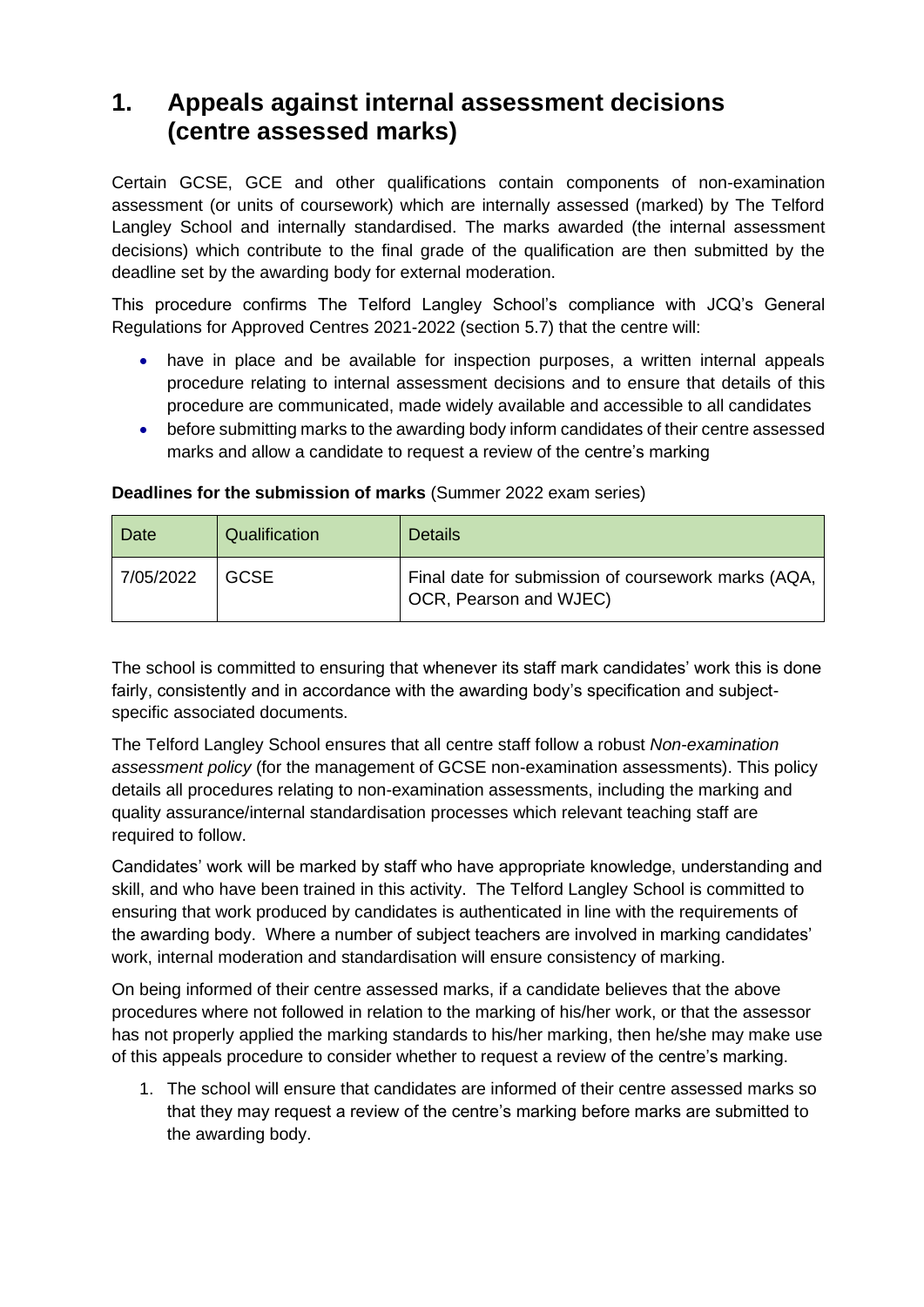- 2. inform candidates that they will need to explain on what grounds they wish to request a review of an internally assessed mark as a review will only focus on the quality of their work in meeting the published assessment criteria.
- 3. inform candidates that they may request copies of materials (generally as a minimum, a copy their marked assessment material (work) and the mark scheme or assessment criteria plus additional materials which may vary from subject to subject) to assist them in considering whether to request a review of the centre's marking of the assessment.
- 4. having received a request for copies of materials, promptly make them available to the candidate (or for some marked assessment materials, such as art work and recordings, inform the candidate that these will be shared under supervised conditions) within 5 working days.
- 5. inform candidates they will not be allowed access to original assessment material unless supervised
- 6. provide candidates with sufficient time in order to allow them to review copies of materials and reach a decision, informing candidates that if their decision is to request a review they will need to explain what they believe the issue to be
- 7. provide a clear deadline for candidates to submit a request for a review of the centre's marking. Requests will not be accepted after this deadline. Requests must be made in writing within 12 working days of receiving copies of the requested materials [insert your centre's process, for example – by completing the **internal appeals form**
- 8. allow 10 working days for the review to be carried out, to make any necessary changes to marks and to inform the candidate of the outcome, all before the awarding body's deadline for the submission of marks
- 9. ensure that the review of marking is conducted by an assessor who has appropriate competence, has had no previous involvement in the assessment of that candidate and has no personal interest in the review.
- 10. instruct the reviewer to ensure that the candidate's mark is consistent with the standard set by the centre.
- 11. inform the candidate in writing of the outcome of the review of the centre's marking.

The outcome of the review of the centre's marking will be made known to the head of centre who will have the final decision if there is any disagreement on the mark to be submitted to the awarding body. A written record of the review will be kept and made available to the awarding body upon request.

The awarding body will be informed if the centre does not accept the outcome of a review.

The moderation process carried out by the awarding bodies may result in a mark change, either upwards or downwards, even after an internal review. The internal review process is in place to ensure consistency of marking within the centre, whereas moderation by the awarding body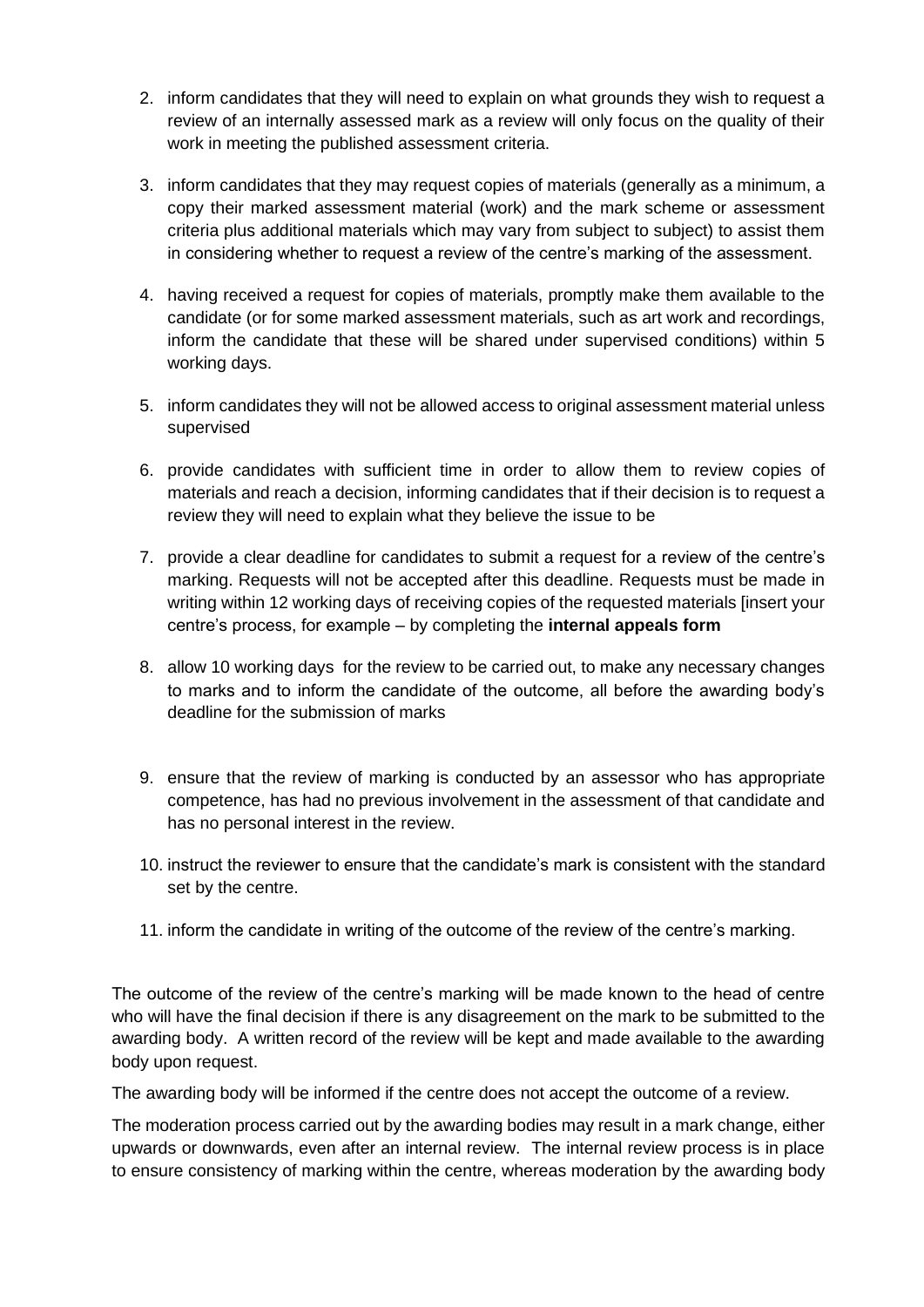ensures that centre marking is in line with national standards. The mark submitted to the awarding body is subject to change and should therefore be considered provisional.

### <span id="page-4-0"></span>**2. Appeals against the Centre's decision not to support a clerical check, a review of marking, a review of moderation or an appeal**

This procedure confirms the school's compliance with JCQ's General Regulations for Approved Centres 2021-2022 section 5.13 that the centre *will have available for inspection purposes and draw to the attention of candidates and their parents/carers, a written internal appeals procedure to manage disputes when a candidate disagrees with a centre decision not to support a clerical re-check, a review of marking, a review of moderation or an appeal.*

Following the issue of results, awarding bodies make post-results services available. Full details of these services, internal deadlines for requesting a service are provided by the exams officer.

Candidates are also made aware of the arrangements for post-results services and the availability of senior members of centre staff immediately after the publication of results, **before** they sit any exams by having the information in the Examination Guide for Parents and Students which they are issued as part of their examination entry information pack.

If the centre or a candidate (or his/her parent/carer) has a concern and believes a result may not be accurate, an enquiry about the result may be requested.

#### **Reviews of Results** (RoRs):

- Service 1 (Clerical re-check) This is the only service that can be requested for objective tests (multiple choice tests)
- Service 2 (Review of marking)
- Priority Service 2 (Review of marking) This service is only available for externally assessed components of GCE A-level specifications (an individual awarding body may also offer this priority service for other qualifications)
- Service 3 (Review of moderation) This service is not available to an individual candidate

#### **Access to Scripts** (ATS):

- Copies of scripts to support reviews of marking
- Copies of scripts to support teaching and learning

Written candidate consent (informed consent via candidate email is acceptable) is required in all cases before a request for an ROR service 1 or 2 is submitted to the awarding body as with these services candidates' marks and subject grades may be lowered. Candidate consent can only be collected after the publication of results.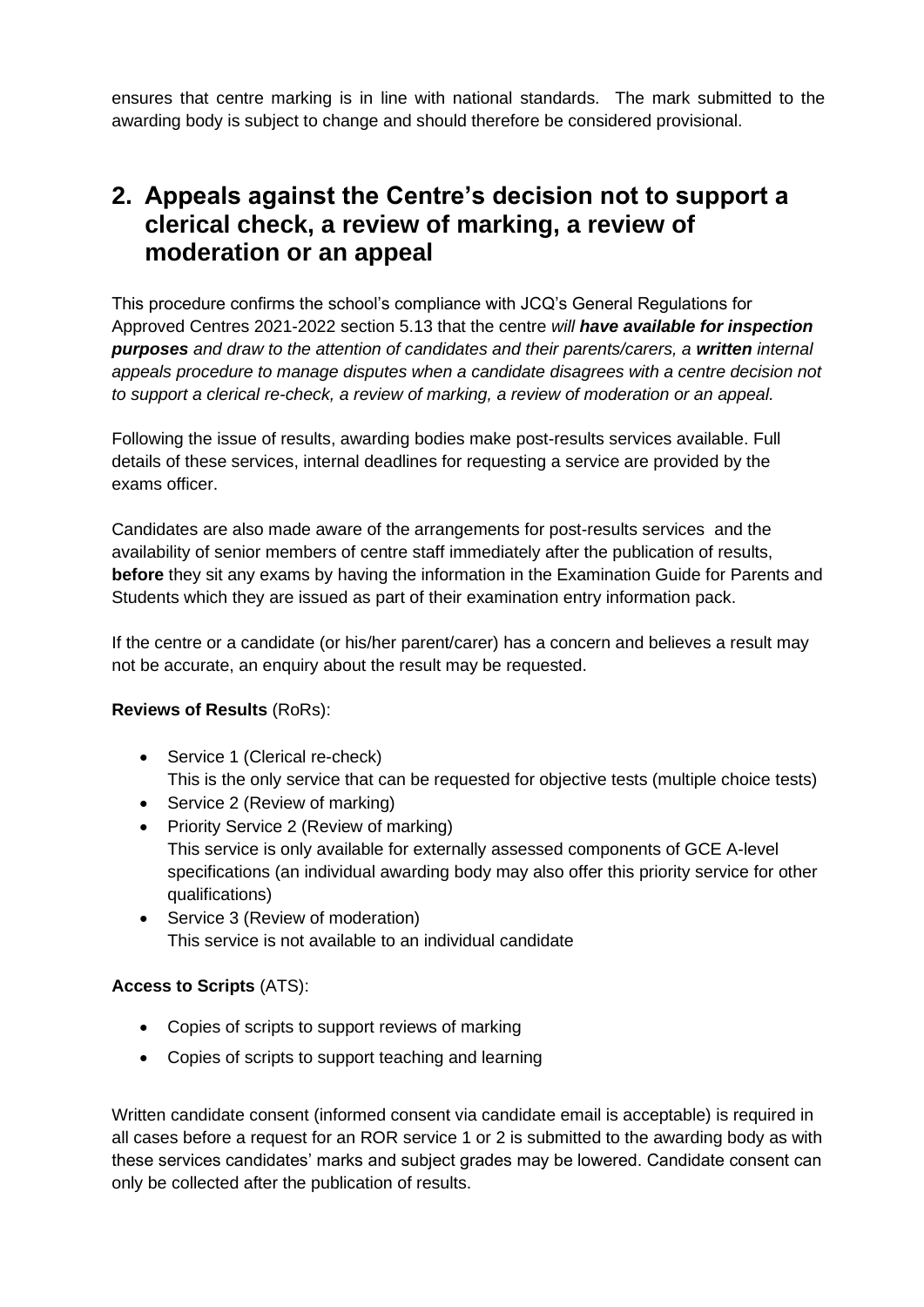If a concern is raised about a particular examination result, the exams officer, teaching staff and head of centre will investigate the feasibility of requesting an enquiry supported by the centre.

Where the centre does not uphold a request from a candidate, the candidate may pay the appropriate ROR fee to the centre, and a request will be made to the awarding body on the candidate's behalf.

If the candidate (or his/her parent/carer) believes there are grounds to appeal against the centre's decision not to support an enquiry, an internal appeal can be submitted to the centre by completing the internal appeals form at least 10 working days prior to the internal deadline for submitting an ROR.

The appellant will be informed of the outcome of his/her appeal before the internal deadline for submitting an ROR.

Following the ROR outcome, an external appeals process is available if the head of centre remains dissatisfied with the outcome and believes there are grounds for appeal. The JCQ publications *Post-Results Services* and *JCQ Appeals Booklet* (*A guide to the awarding bodies' appeals processes*) will be consulted to determine the acceptable grounds for a preliminary appeal.

Where the head of centre is satisfied after receiving the ROR outcome, but the candidate (or his/her parent/carer) believes there are grounds for a preliminary appeal to the awarding body, a further internal appeal may be made to the head of centre. Following this, the head of centre's decision as to whether to proceed with a preliminary appeal will be based upon the acceptable grounds as detailed in the *JCQ Appeals Booklet*. Candidates or parents/carers are not permitted to make direct representations to an awarding body.

The **internal appeals form** should be completed and submitted to the centre within 5 working days of the notification of the outcome of the ROR. Subject to the head of centre's decision, this will allow the centre to process the preliminary appeal and submit to the awarding body within the required **30 calendar days** of receiving the outcome of the enquiry about results process. Awarding body fees which may be charged for the preliminary appeal must be paid to the centre by the appellant before the preliminary appeal is submitted to the awarding body (fees are available from the exams officer). If the appeal is upheld by the awarding body, this fee will be refunded by the awarding body and repaid to the appellant by the centre.

### <span id="page-5-0"></span>**3. Links to other School Policies and References**

This policy links to the following policies and procedures: **JCQ publications**

- ➢ General Regulations for Approved Centres <https://www.jcq.org.uk/exams-office/general-regulations>
- ➢ Post-Results Services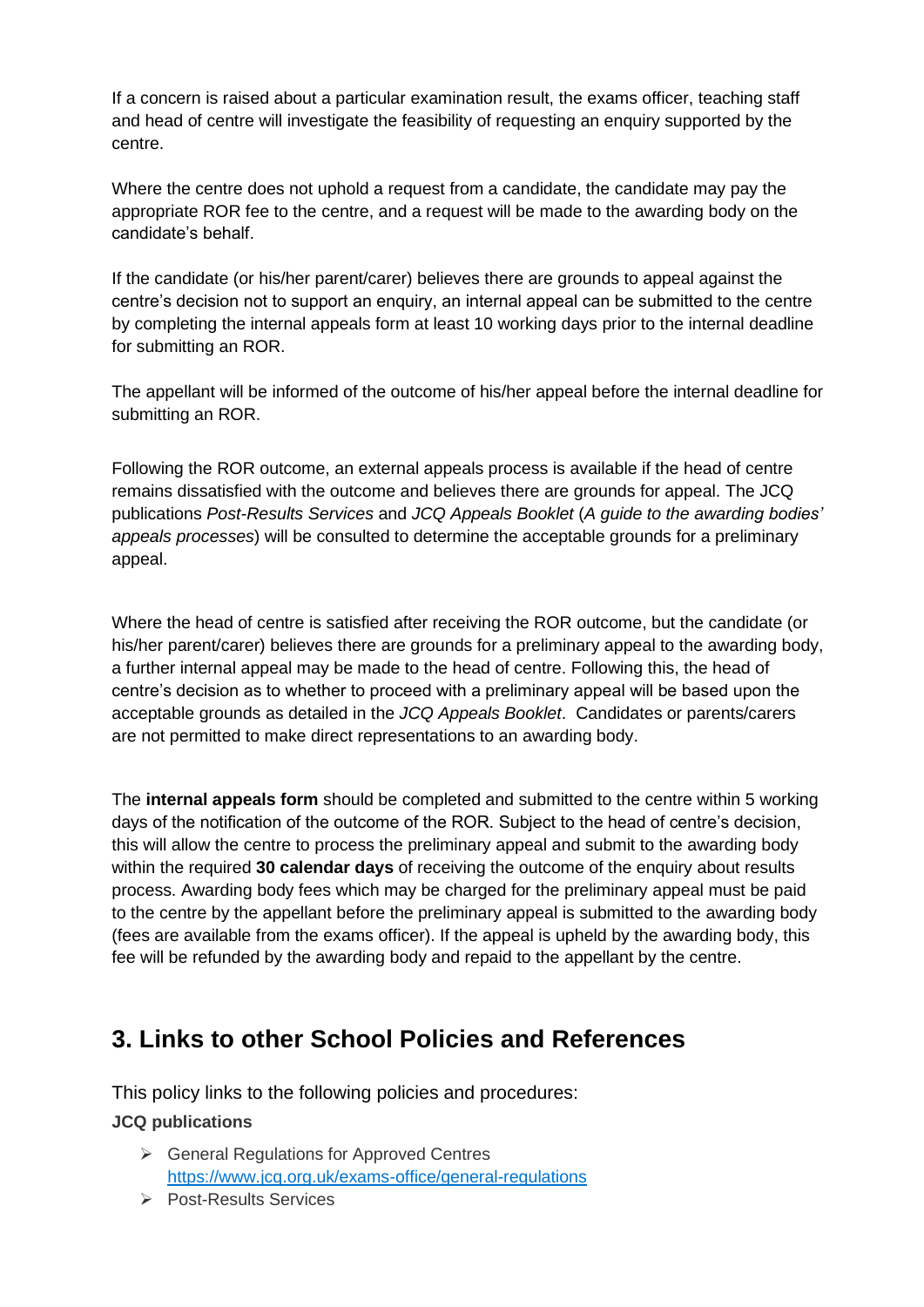<https://www.jcq.org.uk/exams-office/post-results-services>

- ➢ JCQ Appeals Booklet <https://www.jcq.org.uk/exams-office/appeals>
- ➢ Notice to Centres informing candidates of their centre assessed marks <https://www.jcq.org.uk/exams-office/non-examination-assessments>

#### **Ofqual publications**

- $\triangleright$  GCSE (9 to 1) qualification-level conditions and requirements [https://www.gov.uk/government/publications/gcse-9-to-1-qualification-level](https://www.gov.uk/government/publications/gcse-9-to-1-qualification-level-conditions)[conditions](https://www.gov.uk/government/publications/gcse-9-to-1-qualification-level-conditions)
- $\triangleright$  GCE qualification-level conditions and requirements [https://www.gov.uk/government/publications/gce-qualification-level-conditions-and](https://www.gov.uk/government/publications/gce-qualification-level-conditions-and-requirements)[requirements](https://www.gov.uk/government/publications/gce-qualification-level-conditions-and-requirements)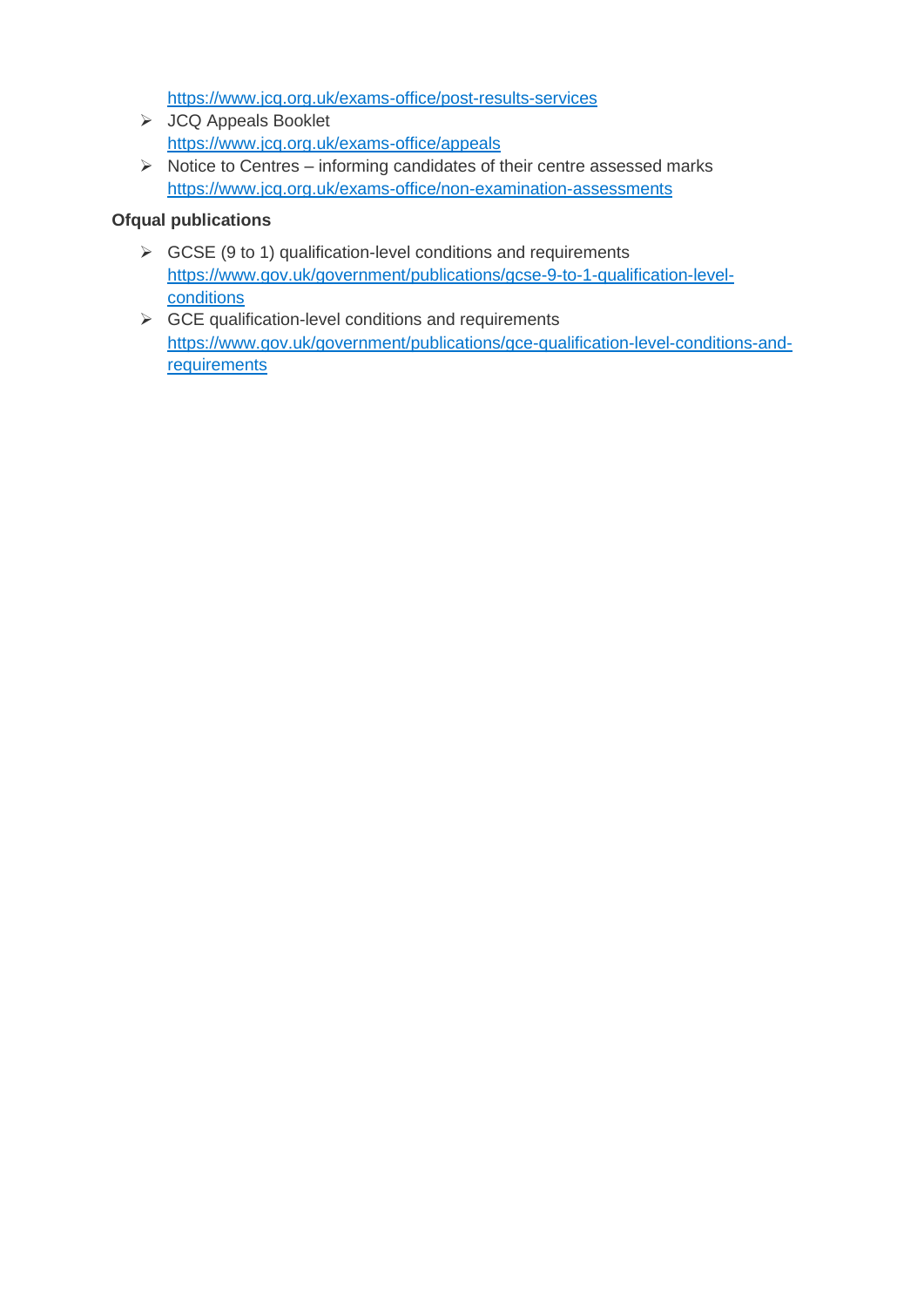### <span id="page-7-0"></span>**Appendix 1 – Internal Appeals Form**

### **Internal appeals form – The Telford Langley School**

Please tick box to indicate the nature of your appeal and complete all white boxes on the form below

 $\Box$  Appeal against an internal assessment decision and/or request for a review of marking

 $\Box$  Appeal against the centre's decision not to support a clerical check, a review of marking, a review of moderation or an appeal

| <b>Name of</b><br>appellant                                                                                                         |                                                | <b>Candidate name</b><br>if different to<br>appellant |  |
|-------------------------------------------------------------------------------------------------------------------------------------|------------------------------------------------|-------------------------------------------------------|--|
| <b>Awarding body</b>                                                                                                                |                                                | Exam paper code                                       |  |
| Qualification<br><b>Type</b><br><b>Subject</b>                                                                                      |                                                | <b>Exam paper title</b>                               |  |
|                                                                                                                                     | Please state the grounds for your appeal below |                                                       |  |
|                                                                                                                                     |                                                |                                                       |  |
|                                                                                                                                     |                                                |                                                       |  |
|                                                                                                                                     |                                                |                                                       |  |
|                                                                                                                                     |                                                |                                                       |  |
|                                                                                                                                     |                                                |                                                       |  |
|                                                                                                                                     |                                                |                                                       |  |
|                                                                                                                                     |                                                |                                                       |  |
| (If applicable, tick below)                                                                                                         |                                                |                                                       |  |
| ⊔<br>Where my appeal is against an internal assessment decision I wish to request a review of the centre's marking                  |                                                |                                                       |  |
| If necessary continue on an additional page if this form is being completed electronically or overleaf if hard copy being completed |                                                |                                                       |  |
| Date of signature:<br>Appellant signature:                                                                                          |                                                |                                                       |  |

**This form must be signed, dated and returned to the exams officer on behalf of the head of centre to the timescale indicated in the relevant appeals procedure**

| <b>FOR CENTRE USE ONLY</b> |
|----------------------------|
|                            |

Reference No.

Date received